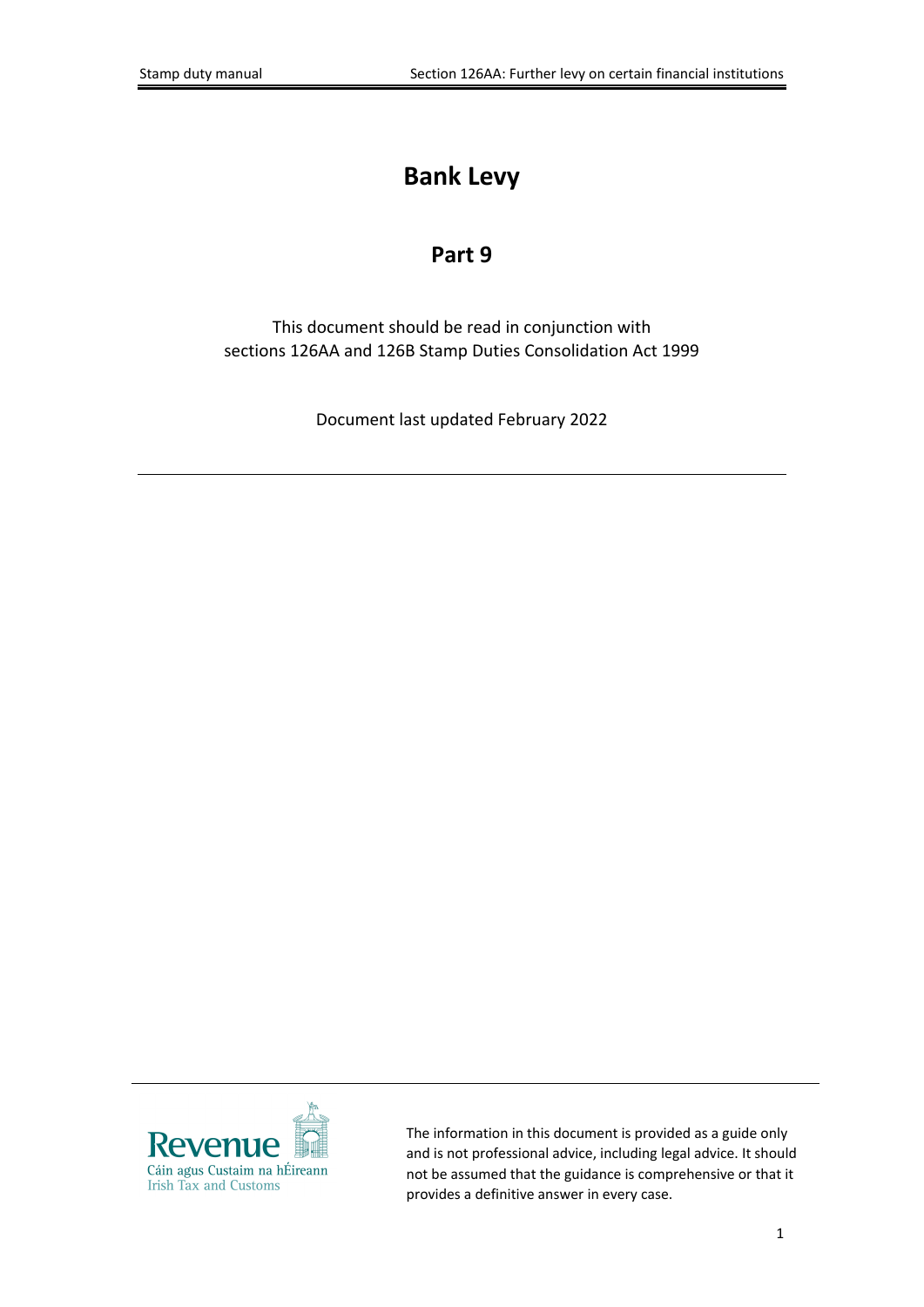#### 1 Introduction

Section 126AA of the Stamp Duties Consolidation Act (SDCA) 1999 provides for a levy on certain financial institutions (known as the bank levy). $1$  Since its introduction in 2003, the levy has been extended on several occasions and it currently applies to the end of 2022.

The levy is calculated by reference to the amount of deposit interest retention tax (DIRT) paid by a financial institution in a specified base year. It is designed to produce a fixed annual yield of €150m, which means that whenever the base year (and the amount of DIRT paid) changes, the rate of charge must also be changed to maintain this constant yield (see table in section 3 below).

Revenue's Large Corporates Division (Financial Services Banking) is responsible for administration and compliance in relation to the bank levy.

# 2 Financial Institutions liable to the levy

The levy is payable by a financial institution that:

- was the holder of a banking licence or was a building society in the base year,
- was obliged to pay DIRT in the base year, and
- is carrying on a trade or business in the State, whether a business of taking and holding deposits or not, on the date the return and payment are due for the year.

The levy is not payable where the amount of DIRT paid by a financial institution in the base year does not exceed €100,000.

For the year **2022**, KBC Bank Ireland plc and Ulster Bank Ireland DAC are not be liable for the levy. In addition, any deposits that transfer from KBC or Ulster Bank to other financial institutions during 2022 are not to be taken into account when calculating the levy payable by those financial institutions for 2022. For these reasons, the levy will not produce a fixed yield of €150m for 2022.

### 3 Amount of levy payable

The amount of the levy payable is a percentage of the "assessable amount" depending on the base year. The "assessable amount" is the amount of DIRT paid by the financial institution in respect of the base year together with any amount of DIRT that the financial institution should have paid in respect of the base year.

<sup>&</sup>lt;sup>1</sup> The levy was previously provided for by section 126A SDCA 1999.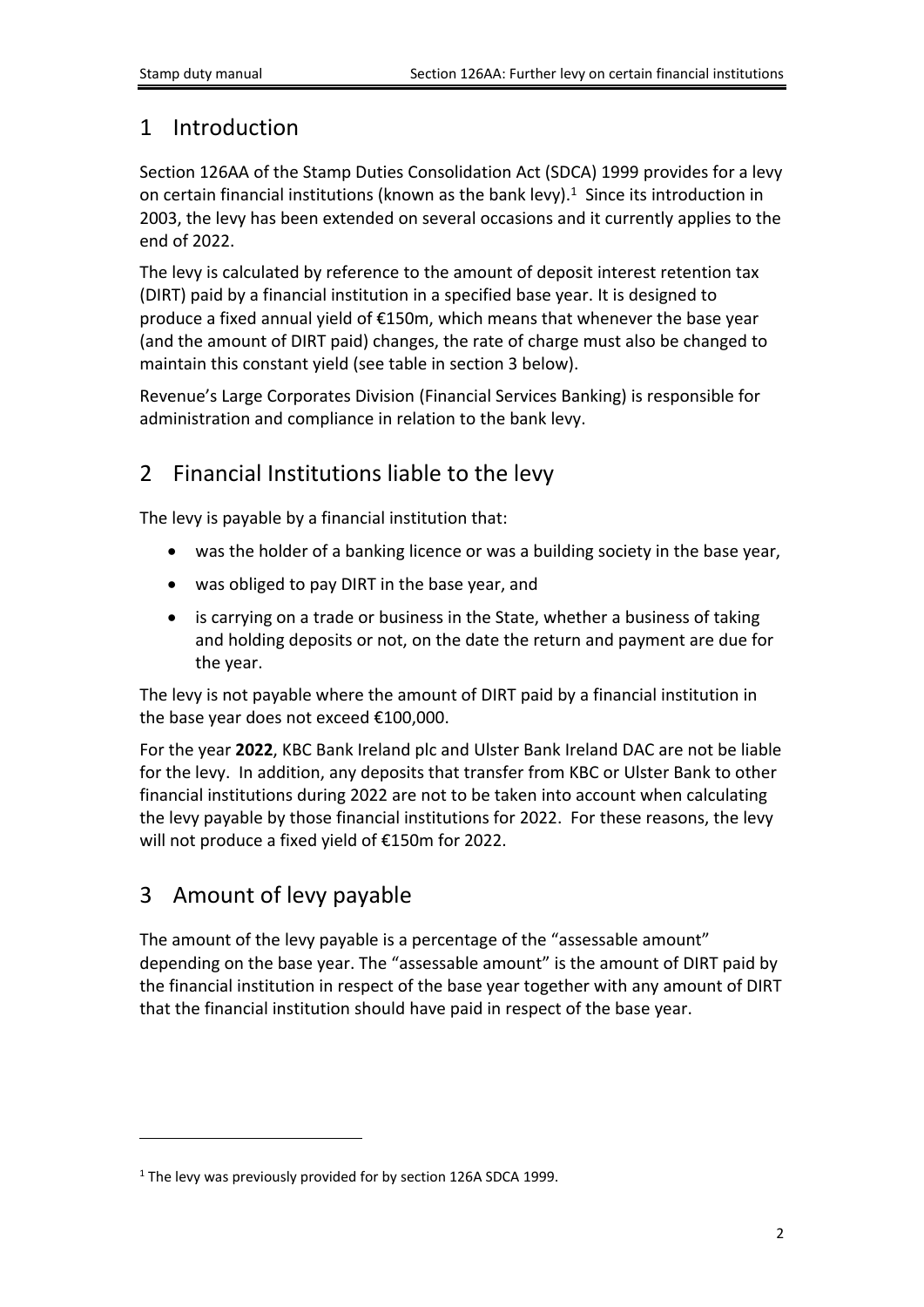The table below shows the levy payable as a percentage of the DIRT payable for each year.

| Year<br>payable | <b>Base Year</b><br>(year DIRT payable) | Rate of charge<br>(% DIRT paid) | Return/payment<br>due date |
|-----------------|-----------------------------------------|---------------------------------|----------------------------|
| 2014            | 2011                                    | 35%                             | 20 October 2014            |
| 2015            | 2011                                    | 35%                             | 20 October 2015            |
| 2016            | 2011                                    | 35%                             | 20 October 2016            |
| 2017            | 2015                                    | 59%                             | 20 October 2017            |
| 2018            | 2015                                    | 59%                             | 20 October 2018            |
| 2019            | 2017                                    | 170%                            | 20 October 2019            |
| 2020            | 2017                                    | 170%                            | 20 October 2020            |
| 2021            | 2019                                    | 308%                            | 20 October 2021            |
| 2022            | 2019                                    | 308%                            | 20 October 2022            |

### 4 Delivery of Statement

A financial institution liable to the levy is required to file a return on or before 20 October in a year showing the assessable amount for the financial institution. The levy is payable on delivery of the return and is paid through the RevPay system.